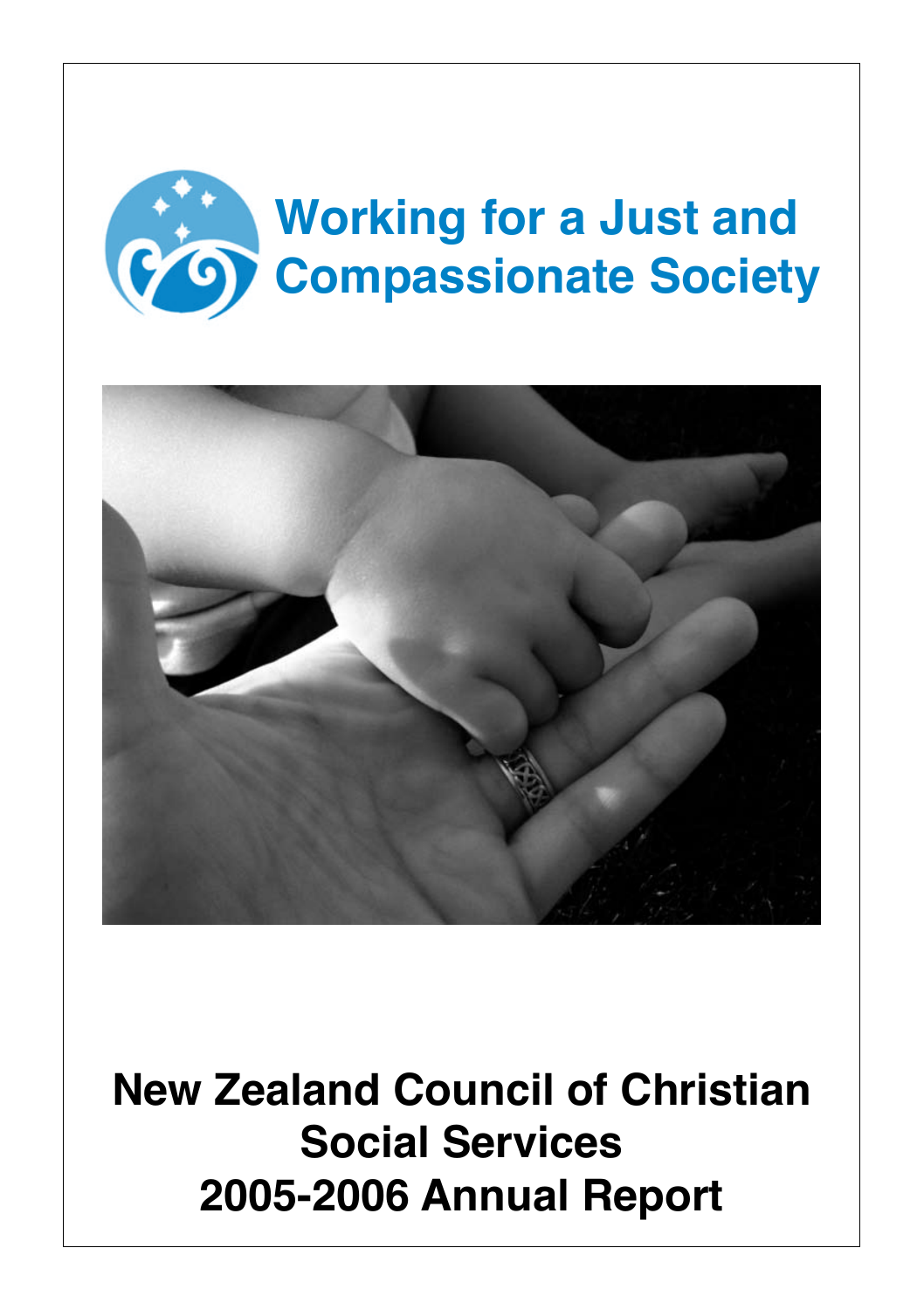### **From the President**



What is in a word? In this case<br>'Council'? This 'Council'? word speaks to me of a bringing together of wisdom, experience and values relating to a very important

part of our community life. It is also a bringing together of the strong traditions of the denominational members of Council. Each denomination has its own tradition of working for justice and aspiring to offer service in response to the invitation of Jesus Christ.

Council exists to work for a just and compassionate society in Aotearoa New Zealand. Council is a bringing together of people for this sacred purpose and end. None of this means that we always get it right or that our ideas hold a truth that others do not. But we hold each other to account for doing our best always, and in respectful collaboration with each other

Being in our agencies each day lets us as Council members see and hear the needs of so many vulnerable or disadvantaged people and witness the injustice that characterises the lived experience of so many in our communities. It is this which gives us the responsibility to advocate for change to a more people focussed and compassionate society, or as it might be described in the old jargon, to turn private troubles into public issues.

Over the year Council has focused on

issues key to the wellbeing of older people in the social, economic and political environment of 2006. This led to the timely 'Landscape' paper released in November 2005; the successful and thought provoking conference in April; and to an increased focus on the needs of older people not in residential care. Much other work was also completed.

Christian theological reflection has been timely as we reflected on poverty and housing. This has been helpful as has time spent considering our bicultural focus. The 'Poverty in Prosperity' forum planned for August 2006 will focus on the human faces of poverty. We will keep a sharp focus on Government changes in relation to benefits and to income levels for those who are most vulnerable.

In the area of families and children we are most concerned that amid all the policies and ideas there is real 'on the ground' change that will benefit<br>vulnerable families with children vulnerable families with children. Many have said how helpful they found the Future Fit project, which described much of what was happening within government regarding families potentially at risk. While the number of initiatives are numerous our prime focus and yardstick must be on whether children and families report significant gains and whether community agencies are able to respond in a timely way to the need that they witness.

Council-wide initiatives have continued. Examples were key questions for election candidates, our new web site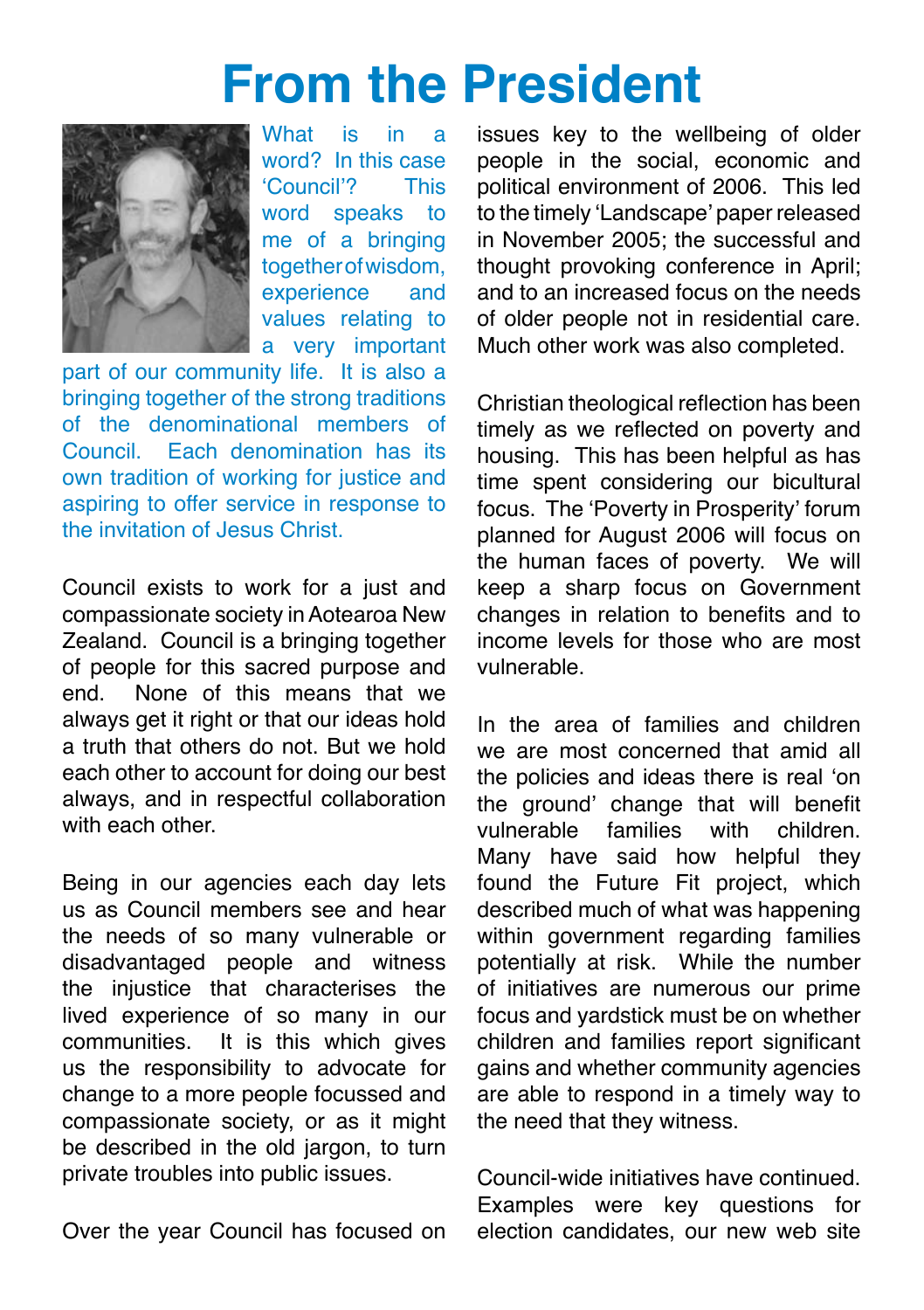and ongoing dialogue with a range of political parties. A robust strategic planning process has helped Council to critique its focus. This critique will lead to Council employing more reflective processes to develop our thinking about our community in Aotearoa New Zealand. The end result will assist us to best contribute prophetically in longerterm ways.

Council can only do what it does because so many people collaborate generously<br>together. <br>I thank all members of I thank all members of Council and the denominations which stand behind us. It is a privilege to work with such good-hearted people who are focused on the mission of Council rather than on any personal agenda, and to work with people who are committed to working respectfully with others. Particular thanks to Council members who resigned over the year, including Anne Hurley RSM, Keith Taylor, Gary Corbett and Nicola Grundy. Thank you to all members of the Policy Groups, without you our work would be so much more limited.

A special thanks to Judith Peterson, Karen Morrison-Hume, Campbell Roberts and Gillian Bremner, each of whom convened a policy group or were on the Executive of Council. My added thanks to Gillian as Vice President for the generous and wise support that Gillian has given me as President over these past four years. Thank you also to the Secretariat. Firstly to Jeremy for his important contribution as Executive Officer. Also to Joanne, Paul, Jeanette, Anne, Helen, Pip and Cherie. Each of you made vital contributions in diverse ways to our work. I also thank the

many people in the wider community who supported our work by financial contributions, encouragement, sharing their wisdom, or by their prayer.

Many people in our community, be they young, old, or anywhere in between, are disadvantaged or otherwise vulnerable. Many live in poverty or unsuitable accommodation. We who make up the community of the Council are called to reflect together with care and wisdom on how to respond most effectively to address these issues of justice. We are then called to action to make a real difference in our community by assisting to bring to life policies of inclusion, respect and interrelationship.

 $440$ 

Eric Allan President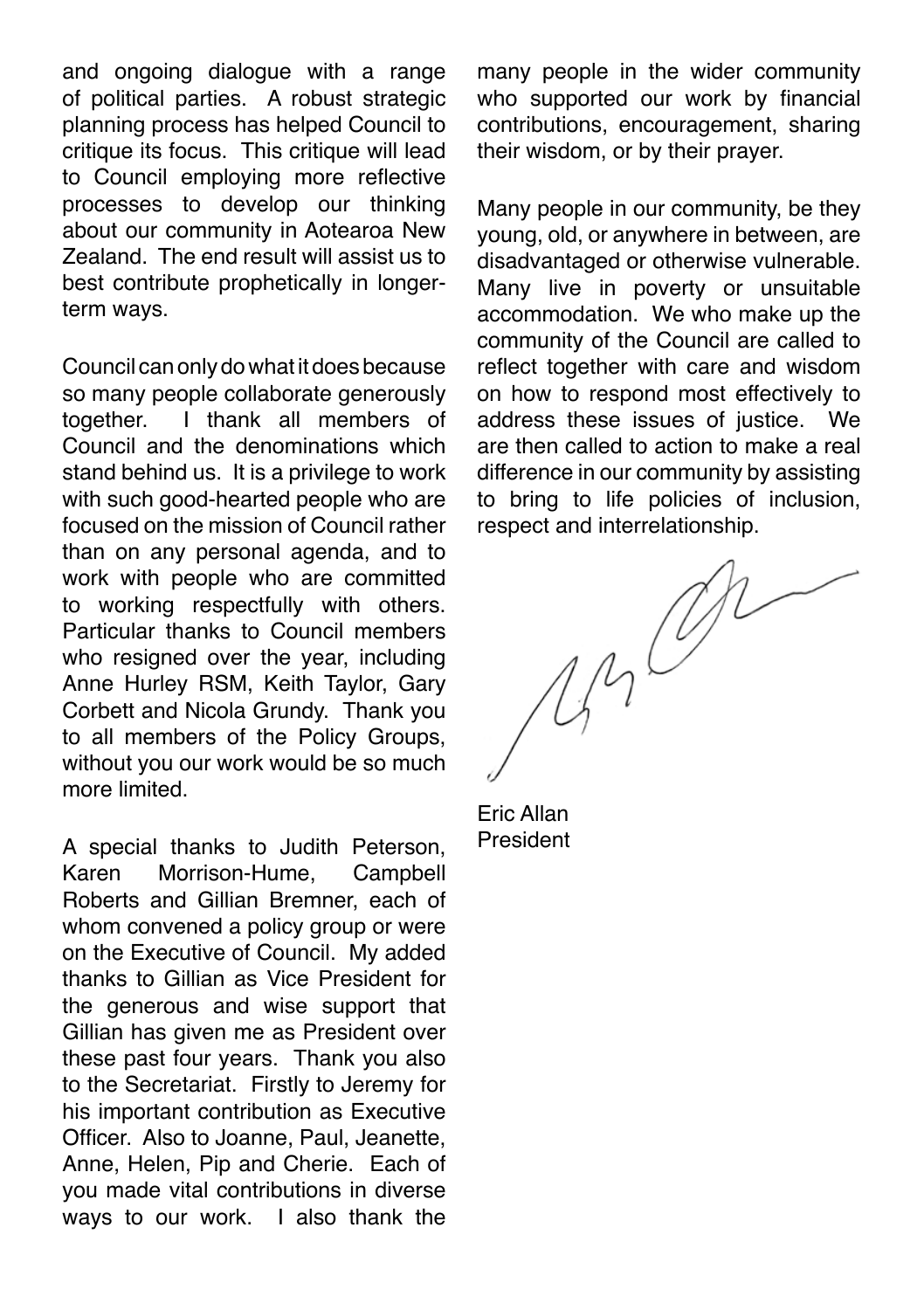### **Who We Are and What We Do**



The New Zealand Council of Christian Social Services works for a just and compassionate society in Aotearoa New Zealand. We see this as a continuation of the mission of Jesus Christ. Our role is to represent the common interests and vision of our agencies at the national level; to supply information and networking opportunities; to support members provide quality services; and to develop, critique and advocate for policies that will assist poor, vulnerable disadvantaged members society.

We represent six denominations: the Anglican, Baptist, Catholic, and Presbyterian social services agencies, as well as the Methodist and the Salvation Army churches.

Collectively, these six members are responsible for around 500 social service delivery sites in their networks throughout New Zealand.

Our members deliver a wide range of services that cover such areas as child and family services, services for older people, foodbank and emergency services, housing, budgeting, disability, addictions, community development and employment services.

In giving life to our vision we have four key roles:

- articulating a vision for our society
- developing and critiquing policy
- advocating for appropriate policies, services and resources
- providing information and networking services to members



In fulfilling these roles we operate in three Policy Groups - Child and Family, Housing and Poverty and Services for Older People. Each Group consists of Council members, member social services managers, others with particular expertise in that policy area. This structure means that our policy and advocacy work is strongly driven by the knowledge and experience of social services throughout the country. Our focus is on achieving realistic policy and structural changes to help individuals and communities.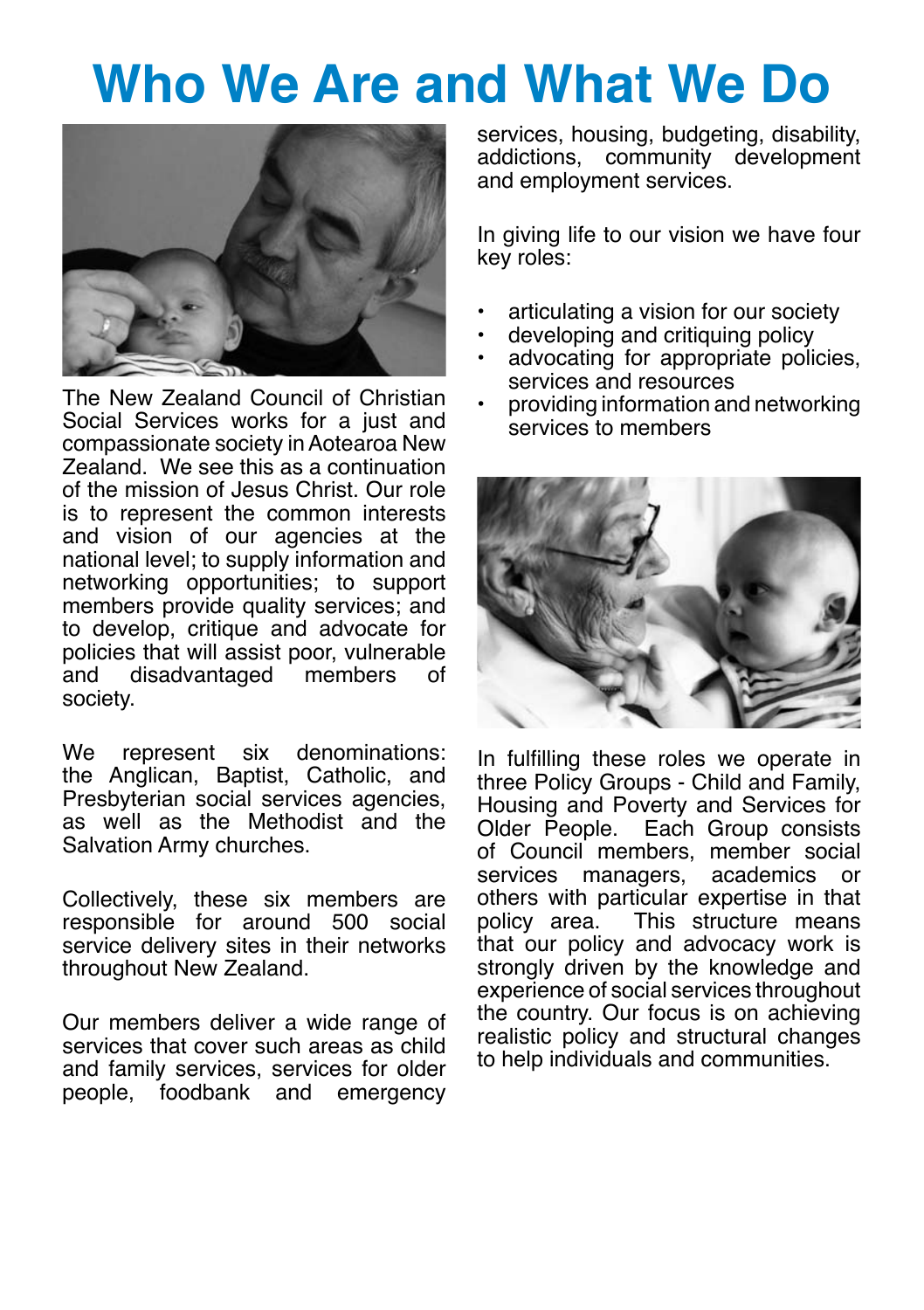### **Supporting Members**

A key part of NZCCSS' work is to support members, both through our advocacy and policy work, and also through the provision of information and resources. One of the key aspects of this role is to link what is happening in our members' agencies, with the policy and political processes in Wellington. Good communication is essential to fulfil this role and we work hard to maintain and strengthen our links with members. We provide a variety of forms of support to members, including our two regular, *General Social Services* and S*ervices for Older People* newsletters. These are provided free to all members who want them. The newsletters contain a range of information which aims to inform,

enable and support members. They provide information and analysis on a range of issues including government legislation and initiatives which are likely to impact on, or be of interest to, members.

In addition to the mailings we provide a range of other support. For example NZCCSS Secretariat provides information in response to enquiries from members, the wider community and voluntary sector and the media. The Policy Groups also produce a range of resources aimed at supporting members.

### **Accounts**

For a full statement of audited accounts, please contact our office : Sandra Edlin 04 473 2627 or admin@nzccss.org.nz

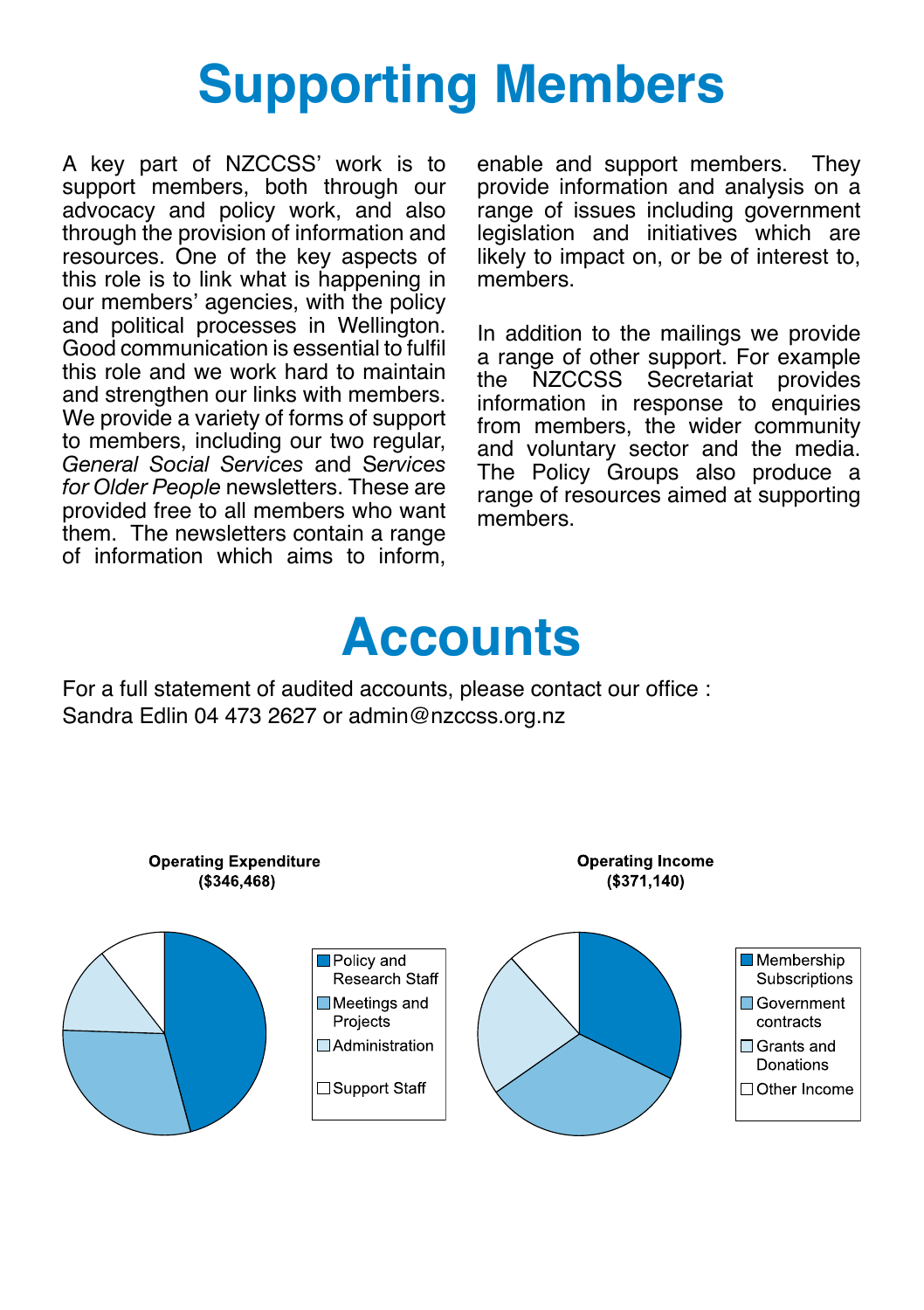# **Children and Families**

Out of concern for children and families – particularly for those who are most vulnerable – NZCCSS has continued to work for policies and practices that improve the safety and quality of life of children and families in Aotearoa, New Zealand.

#### *We support children and families by:*

- Advocating for policies that improve the situation for those at risk
- Advocating for adequate resources for family support services
- Providing information to our members about issues that might affect their work with families.

### **Future Fit: Christian Family Support Services in Aotearoa Project**

A major focus of the Policy Group during the year was the Future Fit project which looked at the many things happening in government to support children and families; working parties, reference<br>groups discussion documents groups, discussion documents, ministerial taskforces and more. We sought to clarify what it all meant on the ground. Members who work in social service agencies, often find they're too busy with the day-to-day operational tasks that their job requires to take much notice of the policy developments in Wellington. To address this, NZCCSS employed a staff member with support from the Tindall Foundation to carry out research over the year to look at what was going on, what was 'hot' and what was not in policies that affect families.

The objectives of the Future Fit Project were: to identify what is happening within government that will impact on members; alert members to what critical changes are imminent; summarise the principles underlying what effective practice in Christian Non Governmental Organisation (NGO) service delivery looks like; and provide advice to government agencies on the likely (and actual) impact of their policies on the practices of our member agencies, including unintended consequences.

#### **These Objectives Were Achieved In Three Reports:**

- *Clearing the Fog: an Overview of Policy* (Stage 1, October 2005)
- *Effective Practice in Preventative Services: Six NZCCSS Member Case Studies (Stage 2, April 2006) and*
- *Clearing the Fog: An Update of Policy* (Stage 3, June 2006)

*The Clearing the Fog: an Overview of Policy (Stage 1)* report gave NZCCSS members a snapshot of policy and provided an understanding of what changes are taking place in government policies that could impact on the services they provide for children, young people and families.

In *Effective Practice in Preventative Services: Six NZCCSS Member Case Studies (Stage 2)* six Christian social service agencies were selected as case studies to highlight examples of effective<br>preventative practice models that preventative practice models that NZCCSS members provide in order to protect, promote and potentially expand their work which supports vulnerable children and families in New Zealand. The focus of the case studies was to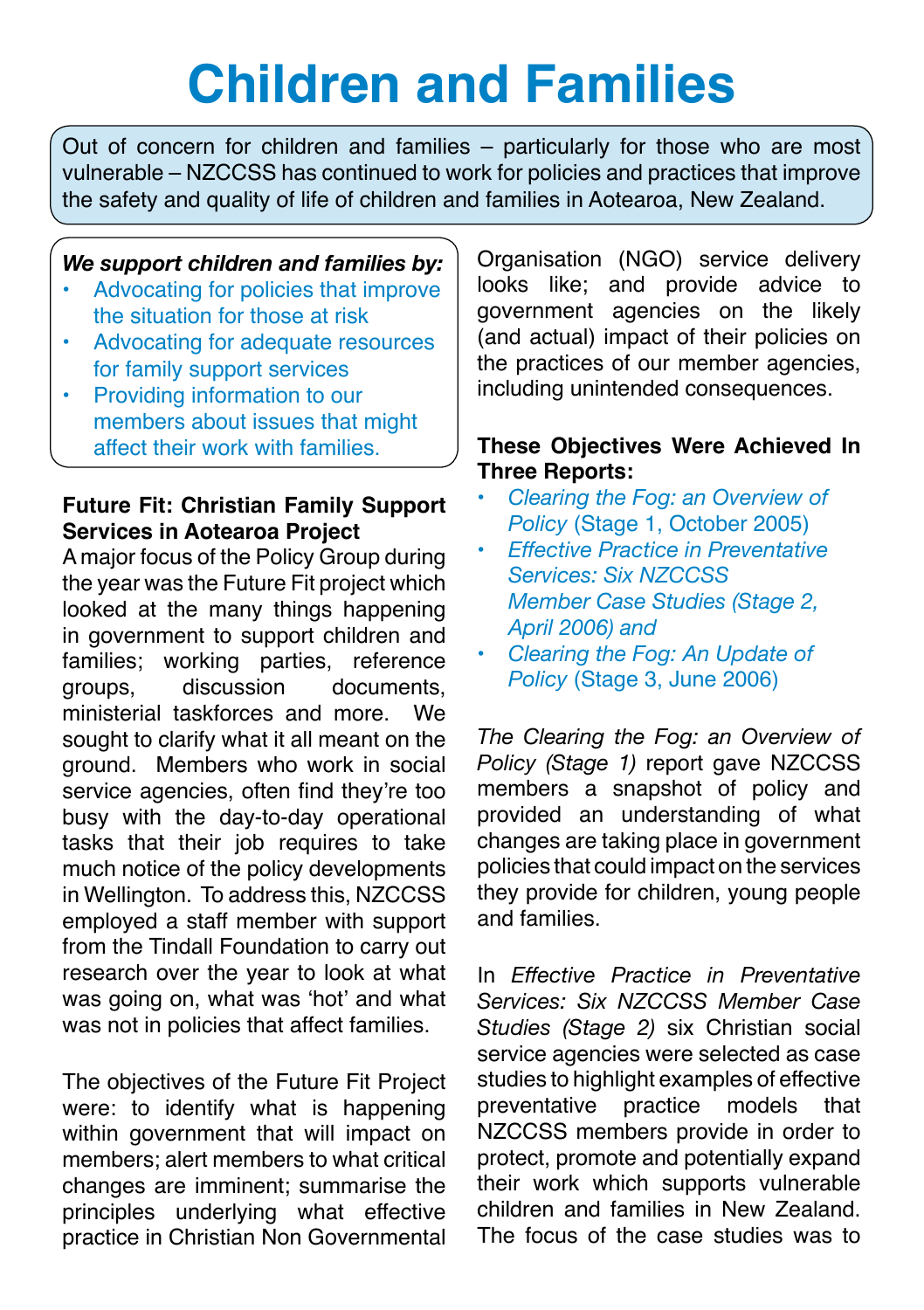highlight the core elements of practice that make their services effective for families.

The objective of *Clearing the Fog: An Update of Policy (Stage 3)* was to provide NZCCSS member agencies that have an interest in supporting vulnerable children and families with the most recent information on policy developments. It built directly on the *Clearing the Fog: an Overview of Policy* report that was published by NZCCSS in late 2005.

The Clearing the Fog reports highlighted the progress – in varying degrees of rapidity – of a range of policies. For example, we noted in our final report that Child Youth and Family had continued to focus on achieving more permanent living arrangements for children in outof-home care with their new guidelines for achieving permanency. The review of youth justice and the resources that have been developed for youth justice workers were also positive. Differential Response Model (DRM) had, we noted, progressed more slowly than first expected and the initiative's implementation will continue to be monitored by NZCCSS.

The Policy Group warmly thanks NZCCSS member agencies who participated in the project, especially those six member agencies who agreed to be the case studies for the second stage of the project.

Future Fit built on the Policy Group's work in previous years and was an invaluable way of shining a light on policy development and asking 'where's it at?' The reports were well received – both by government agencies – and most importantly among NZCCSS members whose feedback to us indicated the usefulness of the information.

### **Advocating For Effective Preventative Services**

The Policy Group continued to advocate for effective preventative services to support New Zealand families in need. This was done through a variety of mediums, including highlighting these critical issues in Council's 'Key Questions for Candidates' election document, as well as in the 'Incoming Government Briefing' which Council produced. Policy Group members met with a number of ministers and other parties' spokespeople, with Council also highlighting its concern on the issues in its media comment on the Government Budget in May.

The Policy Group this year welcomed various senior officials from Child, Youth and Family and the Ministry of Social Development to our quarterly meetings.<br>These information-sharing forums These information-sharing provide our members with direct access to policy makers in these agencies and allows us to address questions and concerns to them directly, in the hope and expectation that they will be fed into overall policy thinking in Wellington.

The Child and Family Policy Group members for this year were: Judith Petersen (Convenor), Eric Allan, Ruby Duncan, Craig Fleury, Vaughan Milner, Carol Phillips, Shaun Robinson and Robyn Pope.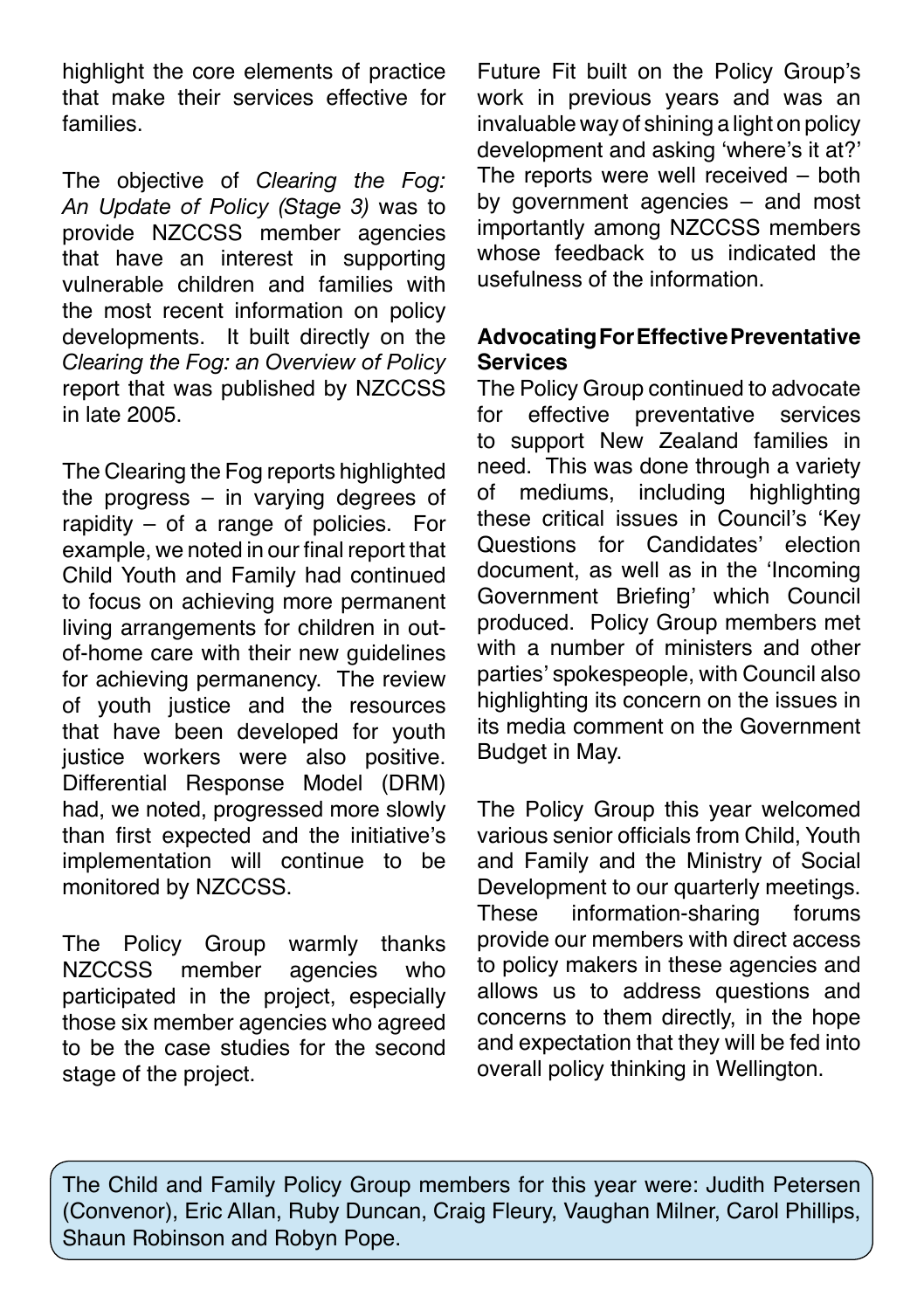### **Housing and Poverty**

### *The Council focuses on poverty and housing by:*

- documenting the hardship suffered by many low-income families
- advocating for policies that will immediately reduce poverty with long-term effect
- developing and advocating policies that will ensure appropriate and affordable housing for all New Zealanders
- providing members with timely and relevant information on poverty and housing

Many New Zealanders live below the poverty line. Christian social services daily see the impact of poverty and deprivation on the lives of families and their communities. Our member services provide help to those in need, but recognise that it is not enough to offer individual support for those who are struggling, without addressing the wider causes of poverty.

Poverty impacts on the ability of people to learn, work and participate in their community. We are committed to giving priority to the poor and vulnerable members of our society. We continue to act on a national level to advocate for policies that will prevent and alleviate poverty and ensure affordable housing. Every year we undertake a wide range of work to achieve this. Some of the key issues this year have been:

### **Theological Reflection**

The Policy Group strongly believes that NZCCSS' uniqueness of voice and spirit comes from the fact that we are Christian and therefore we claim a place within the prophetic biblical tradition. Throughout the year we have focussed on this, keeping in mind that the world, and its politics, does not rest. We are mindful that as a Policy Group involved in a number of major projects in the past, we needed to pause and reflect on what we had achieved together, and what we wanted to contribute in the future.

To consider future pathways, the Policy Group met for a special theological<br>reflection and welcomed noted and welcomed theologians Chris Marshall and Elaine Wainwright, who were both inspirational and grounded in their thinking. They helped us to consider the development of a public theology. At a subsequent meeting, we welcomed the then Anglican Bishop of Waikato, David Moxon, who provided a further framework for us to consider our work with a renewed bicultural focus and some ways in which to progress this.

The journey this year for the Housing and Poverty Policy Group has been one of a renewed focus; of the decision to be deliberately theological in our thinking and work. We have been joined by Elaine Wainwright and Desmond Cooper who both bring breadth and depth of expertise in this endeavour.

Our voice remains the same; the messages as clear as always, focused as they have – and must be – on poor and vulnerable New Zealanders. Our theological reflection provided us with a positive pathway forward as we continue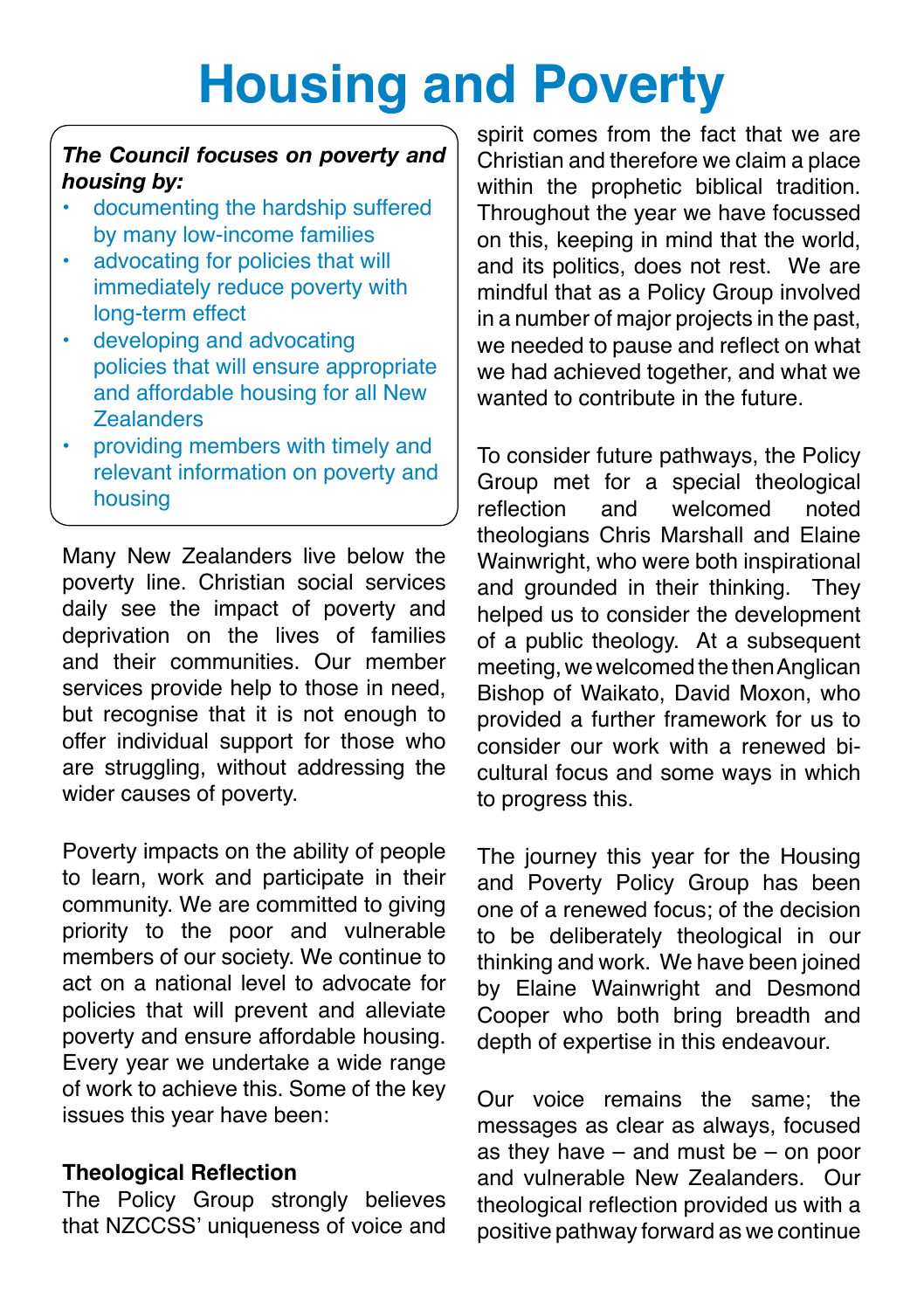to advocate for a civil and robust society in Aotearoa New Zealand.

### **Poverty in Prosperity Forum**

Following the conclusion of the wellknown and respected Poverty Indicator Project, the Policy Group looked at ways of continuing to keep issues of poverty in the public domain. We were concerned that the PIP project gave these issues an important and easilyidentifiable link, which the media and public and politicians were aware of. In developing the Poverty in Prosperity Forum, which is to be held in Hamilton in August 2006, we will look at the issue of 'forgotten-ness' and stories behind the statistics.

NZCCSS has maintained a determination to highlight messages and issues around poverty – including mental health; rural isolation; social dislocation; housing and health; addictions; homelessness; and countless others. We received funding from Trust Waikato for the Forum, and are working closely and collaboratively with other groups in the region – both secular and Christian – to develop the programme, which aims to shine a light on the issues and represent them in a real, yet positive sense.

Planning for the Forum has involved the Policy Group, NZCCSS Secretariat, Social Services Waikato, Anglican Action Waikato and Hamilton Methodist City Action. A unique programme is being developed that celebrates Aotearoa New Zealand's cultural diversity as well as participation through music and arts.

#### **Housing and Poverty Policy Issues**

The Housing and Poverty Policy Group has been heavily involved in numerous NZCCSS submissions and Council documents during the year. These included the Council's 'Key Questions for Candidates' election document; Incoming Government Briefing; submissions to Parliamentary select committees; and feedback both formal and informal to government papers.

A highlight for the Policy Group was the initial release of an updated 'Myths of Poverty' paper which we published in December 2005. Built on the wellknown and respected document of the same name released by NZCCSS some years ago, the paper noted some very frightening statistics and rebuffed a number of myths about those in poverty. It was an important piece of work for us during a time of strong economy and high employment. It continued to highlight the real issues many people in our communities struggle with daily.

The Housing and Poverty Policy Group members for this year were: Karen Morrison-Hume, (Convenor), Desmond Cooper, Anne Hurley, Stephanie McIntyre, Mike O'Brien Campbell Roberts, Nancy Squire, Keith Taylor and Elaine Wainwright.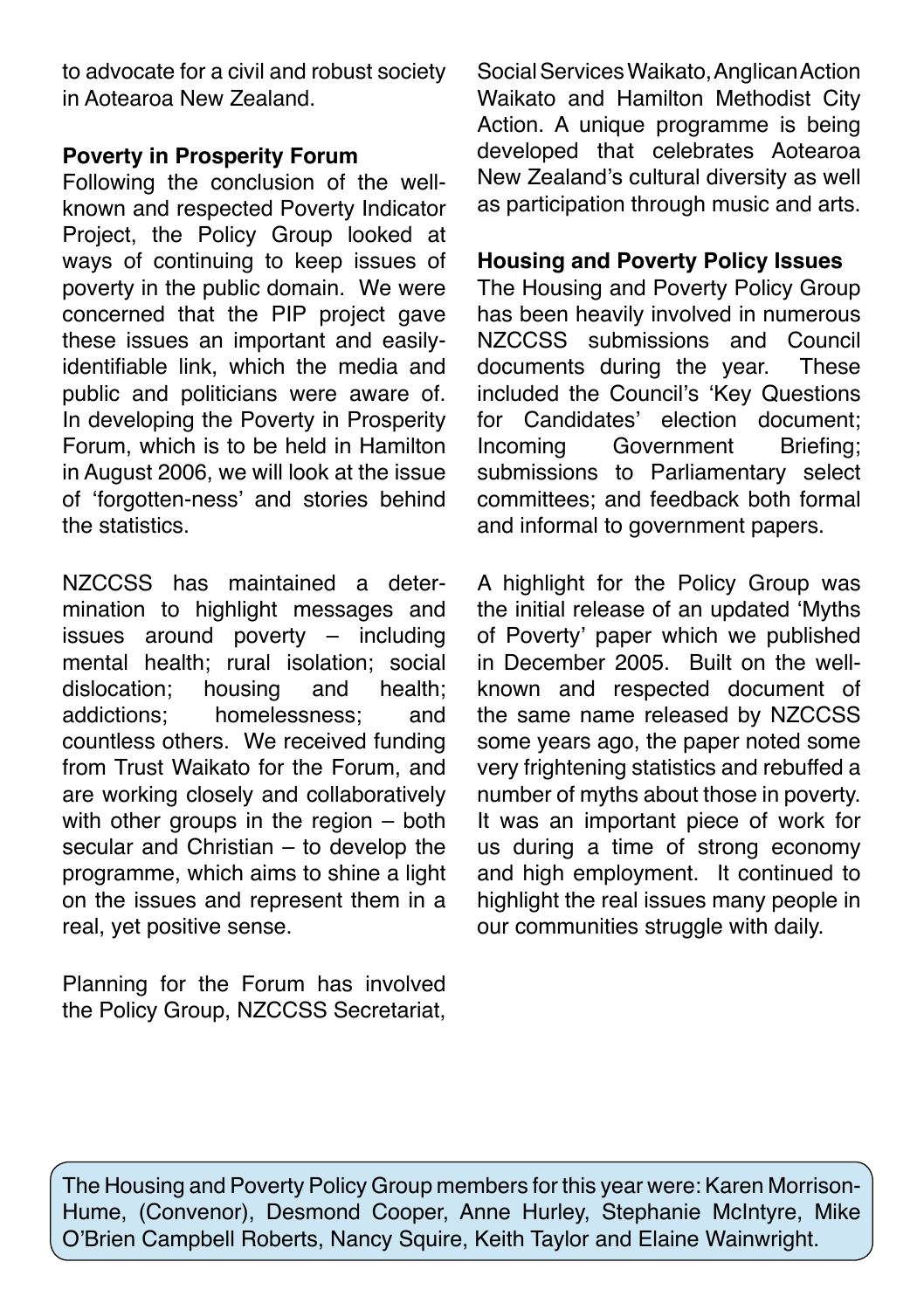### **Services for Older People**

### *The Council focuses on services for older people by:*

- Advocating for policies that support positive ageing for older people.
- Campaigning for fair and transparent processes for planning, contracting and service delivery for services for older people funded by Government.
- Advocating for funding levels across the spectrum of services for older people that can sustain quality and innovation into the future for all older people.
- Providing members with timely and relevant information about services for older people.

#### **Landscape of the Aged Care Sector**

Articulating a vision for services for older people has been a key part of the work of NZCCSS over the past year. In November 2005 the Council released a discussion paper entitled "Landscape of the Aged care Sector and the Place of Religious and Welfare Providers". This paper is a contribution to the process of developing and refining the vision for Christian social services work with older people. It describes the current state of the sector and looks to challenge the religious and welfare services, policy makers, and funders to develop holistic services recognising the whole range of experiences that makes up a fulfilled old age, including recognition of spiritual needs. In light of the decision of some member organisations such as the Salvation Army, Methodist Mission Northern and Presbyterian Support East Coast to exit residential aged care, the paper provides a timely reminder of the traditional role of social risk-taking that has characterised the Christian social services over history, responding to emerging needs and gaps in services.

#### **Matching Housing and Support Needs**

Emerging gaps in services are a concern in many areas of services for older people and NZCCSS seeks in its work to identify and investigate these trends and advocate for positive responses. As the move toward a smaller proportion of older people gaining access to residential care gathers momentum, the focus turns to the living situations of older people who have various levels of support needs but do not live in residential aged care facilities.

During the year NZCCSS worked with a number of its member agencies in developing a study of the way new accommodation models are emerging that respond to this trend. These case studies are a central part of the results of this study which will be completed in the second half of 2006. There is a growing need for innovative housing and accommodation models that can cater for older people who have diverse health and social support needs but who do not require or have access to aged residential care. The study demonstrates once again that it is Christian social service providers who are among the leaders and innovators in this area.

#### **Election Year and Party Policies For Older People**

In election year NZCCSS sought to bring the issues around the health of older people into the public discussion. Using our networks and contacts we distributed thousands of leaflets and posters containing key information on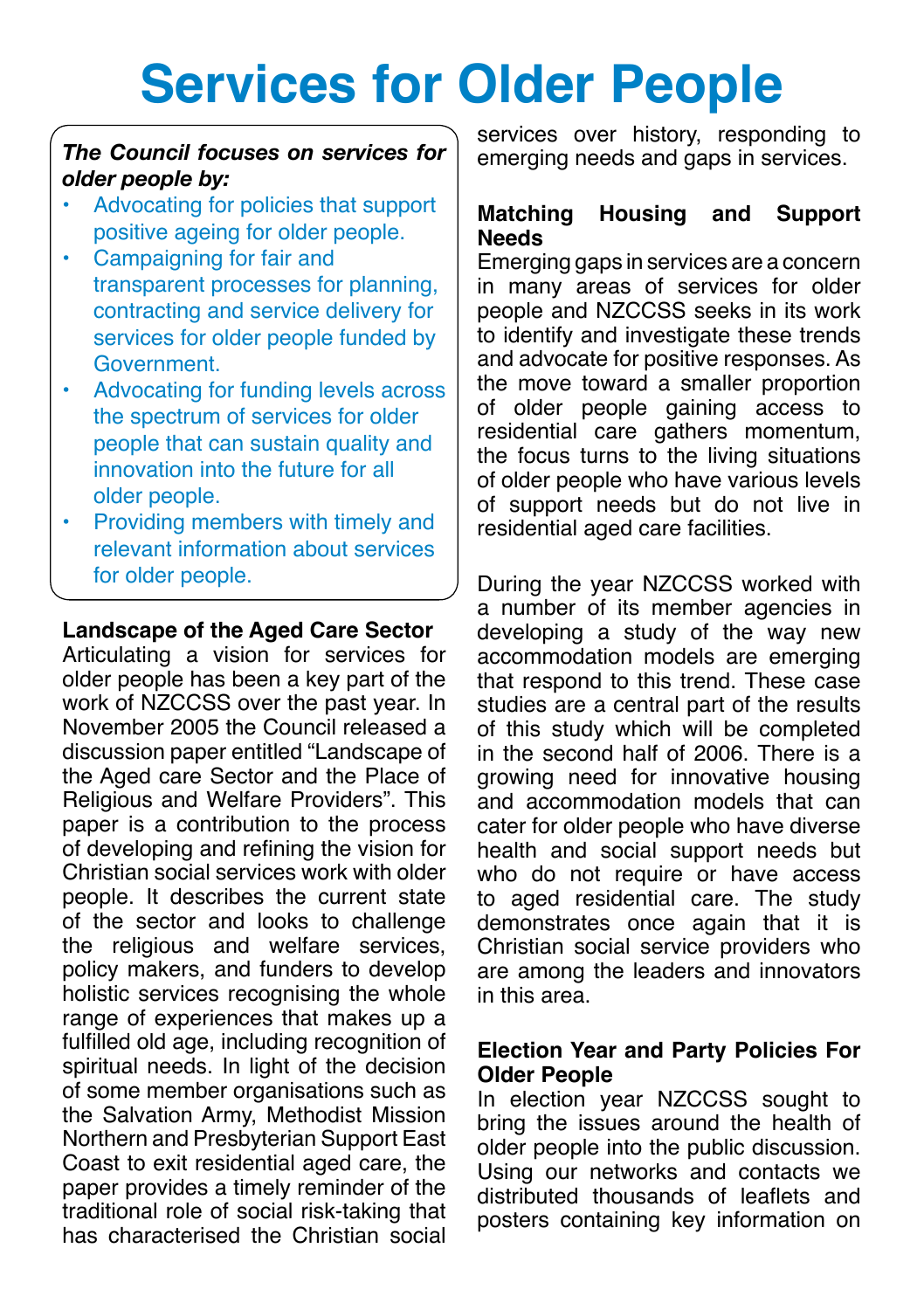the policies of political parties relating to services for older people. Along with the NZCCSS election material, these resources contributed to raising the profile of these issues in a close-run election.

The political profile of the issues translates into serious attention to the practical issues within the newly elected Government. There is ongoing work being pursued within Government on developing sustainable models of service delivery and funding for services for older people. NZCCSS continues to seek to make its distinctive contribution in advocating on behalf of older people in vulnerable situations, such as high health needs and/or low-incomes and asset wealth.

#### **Strengthening Networks - "Future Directions" Conference 2006**

An undoubted highlight of the year was the NZCCSS' Services for Older People biennial conference in Dunedin during April with the title "Future Directions". It was the largest NZCCSS conference for years and reflected the broad and continuing commitment of our member agencies to the whole range of services for older people.

The moving, witty and eloquent words from the perspective of an older person as a services "consumer" that Sister Pauline O'Regan offered combined with input from key leaders in innovative<br>service provision from Australia service provision from Australia, contributed to the conference's success. NZCCSS member denominations gave outlines of their responses to future challenges and this along with other sessions on key sector issues and plenty of networking opportunities made for a successful event.

#### **Other Issues**

There are numerous forums in which NZCCSS is active in advocating for older people. Two key examples of this work are in developing appropriate sector standards and responding to issues for building and retaining a quality workforce in aged care nursing and carer support. NZCCSS works to ensure that the particular and distinctive contribution of the Christian social services to these and other issues are fully recognised.

Despite the difficulties facing service providers in the sector, the overall picture is one of diversity and innovation in the face of many challenges. Whether working with people in their own homes offering social and health care support or operating major residential care or retirement village services, our members are looking to work with and beside older people. We focus on the future with both hope and realism.

The Services for Older People Policy Group members for this year were: Gillian Bremner (Convenor), John Baird, Nicola Grundy (until December 2005), David Hanna, Alistair Herring (from January 2006), Shirley Hennessy, Judy Hindrup, Alison Kerr (until February 2006), Ann Robertson (until December 2005), Val Sugrue (from December 2005)